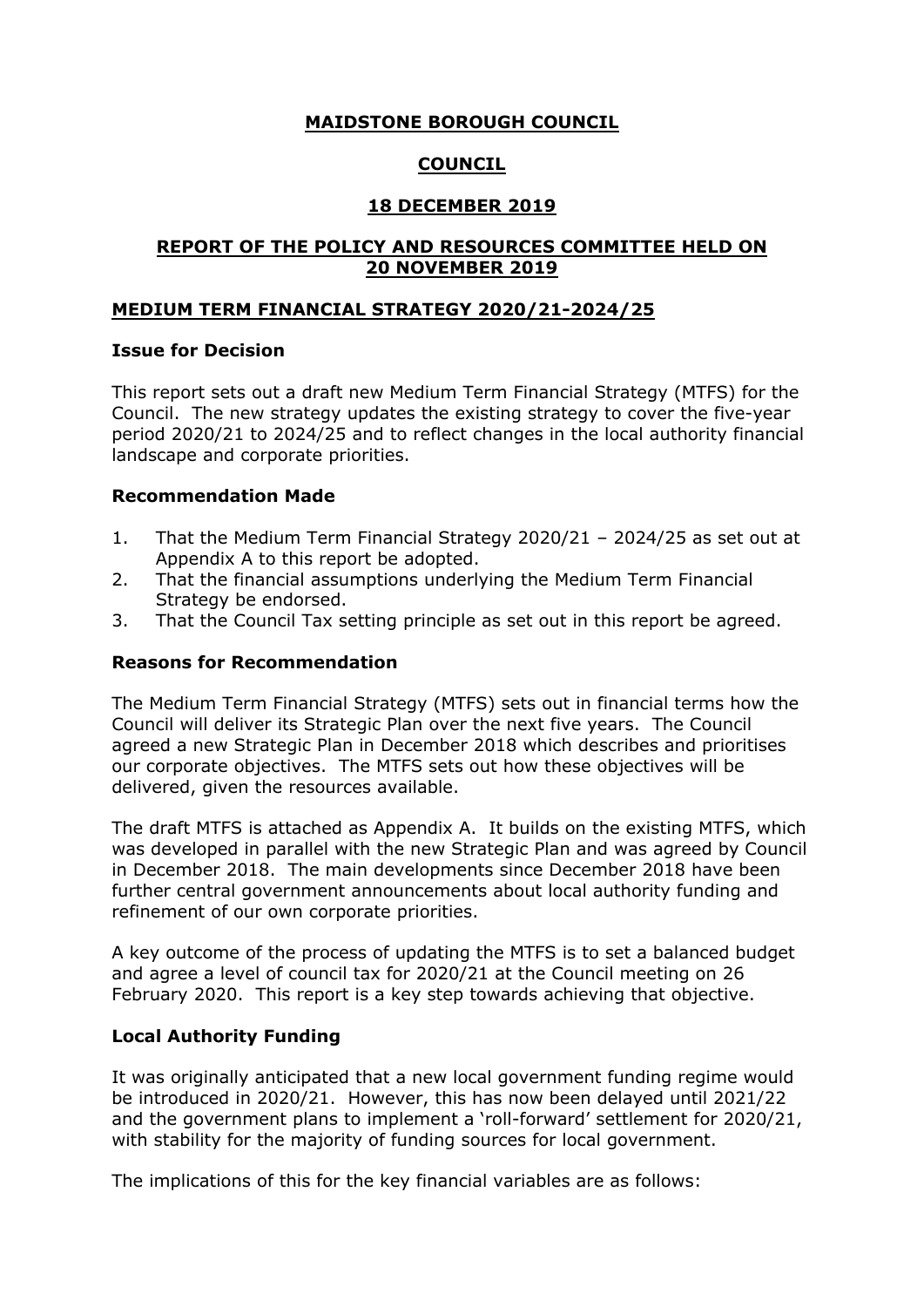Council Tax - The government plans to set a limit of 2% to increases, above which a referendum would be required (as compared to 3% in 2019/20).

Business Rates - The Business Rates baseline, which dictates the amount of business rates that local authorities may retain locally, will be increased in line with inflation.

Negative Revenue Support Grant - The government is currently minded not to levy negative revenue support grant, but this is subject to consultation.

This would mean a broadly neutral revenue position in real terms for Maidstone Borough Council, so long as Council Tax is increased by 2% and no negative RSG is levied.

The new regime to be implemented in 2021/22 will include much more significant changes, which are likely to include:

- Implementation of a 'Fair Funding Review'
- 75% business rates retention by local authorities (versus 50% now)
- Resetting business rates baselines.

It should be noted that 75% business rates retention will not mean an increase in resources for individual local authorities. The government originally intended the increased business rates income to be accompanied by an increase in responsibilities, e.g. for public health; it remains to be seen what new responsibilities will actually be devolved to local authorities.

The implications of this for the MTFS are:

- Assuming no major changes in corporate priorities, a 'standstill' budget could be set for 2020/21, with updating simply to allow for inflation.
- For future years, there remains a considerable degree of uncertainty and it is therefore appropriate to plan for a number of different potential scenarios – favourable, neutral and adverse.

## **Corporate Objectives and Key Priorities**

The Council's Strategic Plan sets out four key priorities, as follows:

- Embracing Growth and Enabling Infrastructure
- Homes and Communities
- A Thriving Place
- Safe, Clean and Green.

Over the past year, the priority of 'Embracing growth and enabling infrastructure' has been made more explicit through our developing plans for an Innovation Centre, for Maidstone East and a new Garden Community. Investment plans have been approved by Policy and Resources Committee which seek to promote Maidstone as a 'Thriving Place', as well as generating a positive financial return for the Council. The priority of a 'Safe, Clean and Green' place has been emphasised by Council's decision to declare its recognition of global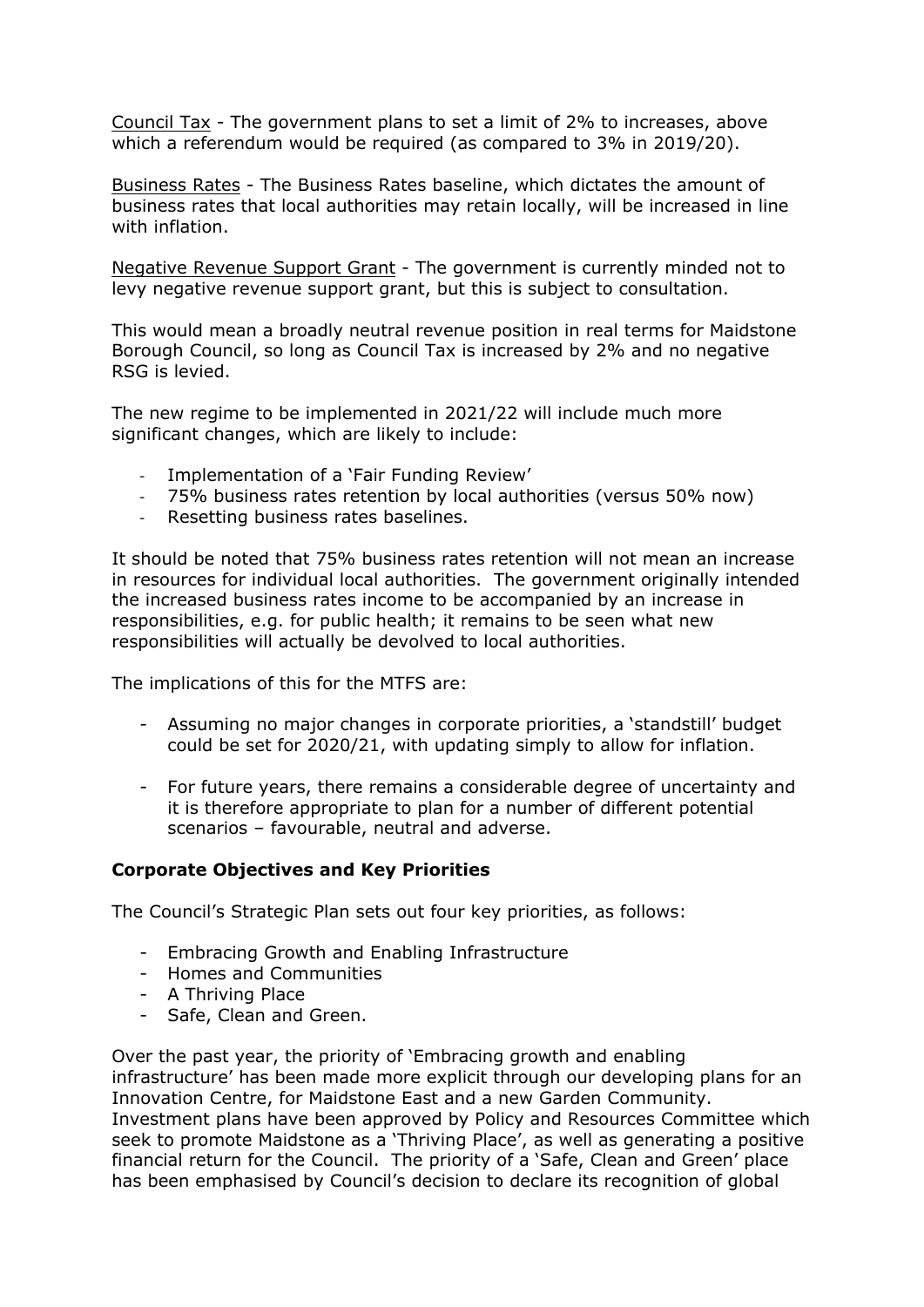climate and biodiversity emergencies, and to consider adopting a target date of 2030 for the whole of the Borough of Maidstone to be carbon neutral.

These refinements of the Strategic Plan are likely to involve a limited amount of additional revenue expenditure in the short term, and additional capital investment in the medium to long term. This will be factored into the strategic revenue projections, whilst recognising that the overall requirement to deliver a standstill revenue budget means that budget growth in one area will need to be offset by savings or additional income in another.

## **Revenue Projections**

Financial projections for the next five years have been updated, based on what is now known about the local government financial settlement for 2020/21 and other emerging information. These projections assume that budget savings already agreed by members, as set in Appendix B, are delivered. Financial projections indicate a budget position as follows under the different scenarios. Full details are set out in Appendix C.

| 20/21 |    | 21/22   22/23   23/24   24/25 |    |    |
|-------|----|-------------------------------|----|----|
| £m    | Em | Em                            | £m | Em |

| Scenario 1 - Favourable |        |     |           |                |  |
|-------------------------|--------|-----|-----------|----------------|--|
| Budget gap / (surplus)  | $-0.2$ | 0.8 | المتواطئة | $\mathbf{1.4}$ |  |

| Scenario 2 - Neutral   |        |     |     |     |  |
|------------------------|--------|-----|-----|-----|--|
| Budget gap / (surplus) | $-0.1$ | O.9 | 1.6 | 2.1 |  |

| Scenario 3 - Adverse |     |     |     |     |     |
|----------------------|-----|-----|-----|-----|-----|
| <b>Budget gap</b>    | 0.4 | 1.9 | 3.3 | 4.6 | 5.5 |

These figures assume inflation of 2% per annum, in line with the Bank of England's long term forecast, and that Council Tax is increased correspondingly, i.e. by 2% per annum, such that its level remains constant in real terms. Inflation is currently slightly lower than 2%, at 1.7%, but it is expected to increase to 2%, which is the government's target inflation rate.

It is recommended that the Council adopts the principle of maintaining the level of Council Tax in real terms. This would mean increasing Council Tax in line with inflation and will help to cover the cost of maintaining the full range of services that the Council provides currently.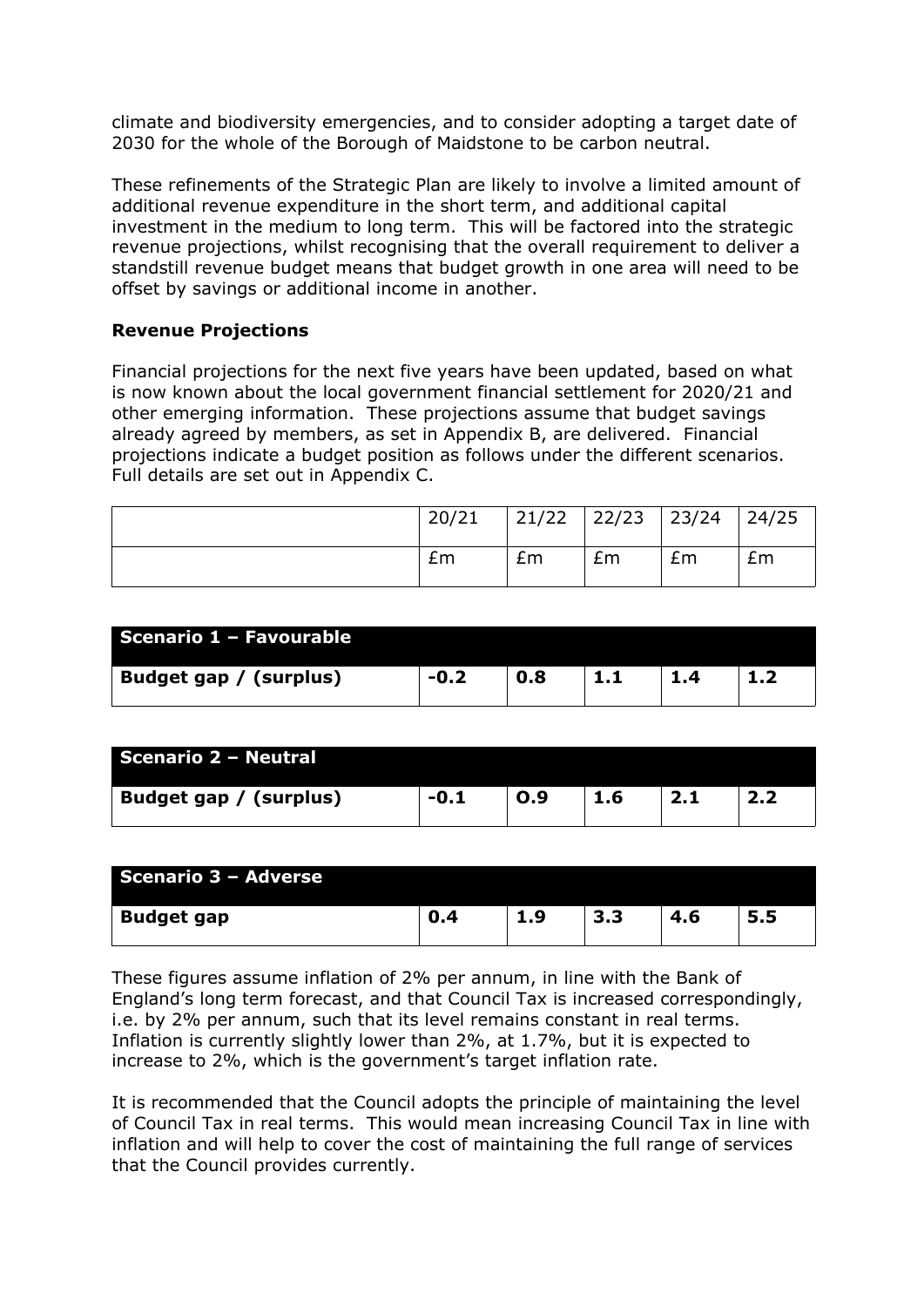On the basis of these assumptions, a balanced position can be achieved in 2020/21 under the neutral and favourable scenarios. There will be an increasing budget gap in future years, although the deficit flattens out in year 5 as income from Council capital investments grows. The budget gap in the neutral scenario is considered to be manageable, in that by 2024/25 it still represents less than 5% of the Council's projected operating income.

The projected gap will be kept under review and steps taken to bring forward proposals for addressing it, whether by generating additional income or making savings, in good time such that there is no risk of the Council setting an unbalanced budget in future years.

The following table compares the position in the neutral scenario for a 2% Council Tax increase with that for a Council Tax freeze, as requested by Members at the meeting of Policy and Resources Committee on 23 July 2019.

| 20/21 |    | $21/22$ $22/23$ $23/24$ |    | 24/25 |
|-------|----|-------------------------|----|-------|
| £m    | £m | £m                      | £m | Em    |

| Neutral Scenario - Council Tax increase 2% per annum |      |     |     |     |     |  |
|------------------------------------------------------|------|-----|-----|-----|-----|--|
| <b>Budget gap</b>                                    | -0.1 | O.9 | 1.6 | 2.1 | 2.2 |  |

| Neutral Scenario - Council Tax freeze |     |     |     |     |     |  |
|---------------------------------------|-----|-----|-----|-----|-----|--|
| <b>Budget gap</b>                     | 0.2 | 1.6 | 2.6 | 3.5 | 4.0 |  |

Assuming all other factors remained unchanged, freezing Council Tax would lead to a budget gap of £200,000 in 2020/21. Over the longer term, it can be seen that not increasing Council Tax in line with inflation increases the budget gap to a level which risks being unmanageable.

## **Capital Programme**

The capital programme plays a vital part in delivering the Council's strategic plan, since it is only through long term investment that our ambitions for the borough can be realised. The capital programme is a rolling five year programme. The existing capital programme totals £109 million over five years. Major schemes include the following:

- Brunswick Street redevelopment
- Union Street redevelopment
- Further mixed housing and regeneration schemes
- Council affordable housing programme
- Housing for temporary accommodation
- Flood Action Plan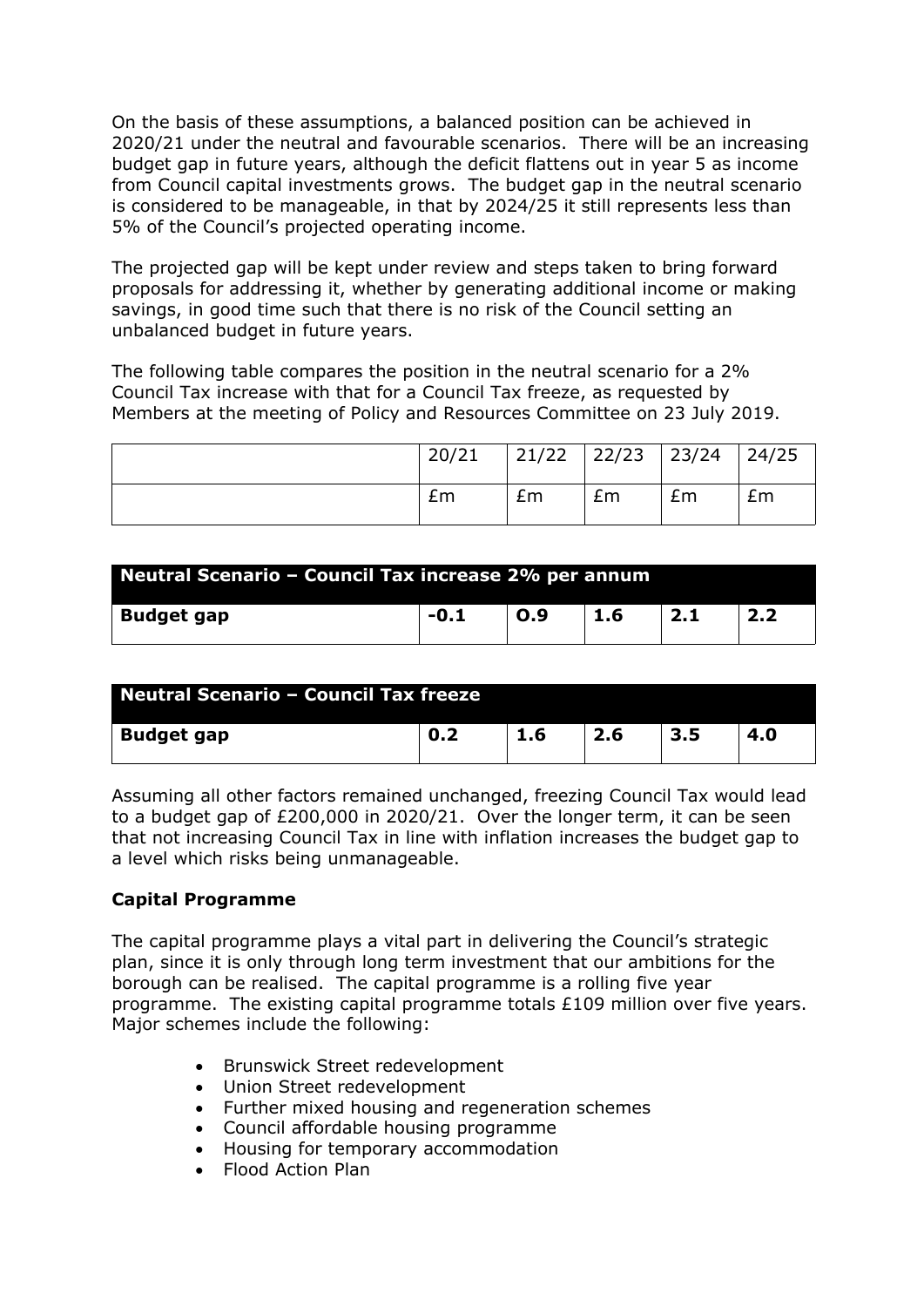- Improvements at Mote Park
- Mote Park dam works
- Town centre regeneration
- Commercial property investments.

Schemes may be included in the capital programme if they fall within one of the four following categories:

- Required for statutory reasons, e.g. to ensure that Council property meets health and safety requirements;
- Self-funding schemes focused on strategic plan priority outcomes;
- Other schemes focused on strategic plan priority outcomes; and
- Other priority schemes which will attract significant external funding.

To the extent that schemes are self-funding, in other words they cover the cost of finance and a provision for repayment of borrowing, there is no net impact on the revenue budget. This gives scope for the capital programme to be expanded, subject to the Council's agreed prudential indicators. These indicators are important in ensuring that the burden of borrowing is reasonable given the Council's overall revenue budget.

#### **Reserves**

The Council maintains reserves as a safety net to allow for unforeseen circumstances. There is no statutory definition of the minimum level of reserves: the amount required is a matter of judgement. However, the Council has agreed to set £2 million as the minimum General Fund balance.

In practice, reserves are higher than this. In total, General Fund balances at 31 March 2019 amounted to £14.4 million. The budget for the current financial year allows for a further £1.6 million, money that was originally set aside to pay negative Revenue Support Grant, to be added to reserves as a contingency for future funding pressures. It is proposed that this contingency be rolled forward to 2021/22, given that the government's standstill funding settlement does not require us to draw on the contingency in 2020/21. This would maintain reserves at a healthy, but not excessive level.

## **Conclusion**

In the short term, the government's spending round announcements allow the Council to assume a real terms 'stand still' spending position for 2020/21, provided Council Tax is increased up to the referendum limit of 2%.

In the longer term, a budget gap is likely to emerge. Budget proposals will be brought forward to address the projected gap as necessary, whether by generating additional income or making savings, such that there is no risk of the Council setting an unbalanced budget in future years.